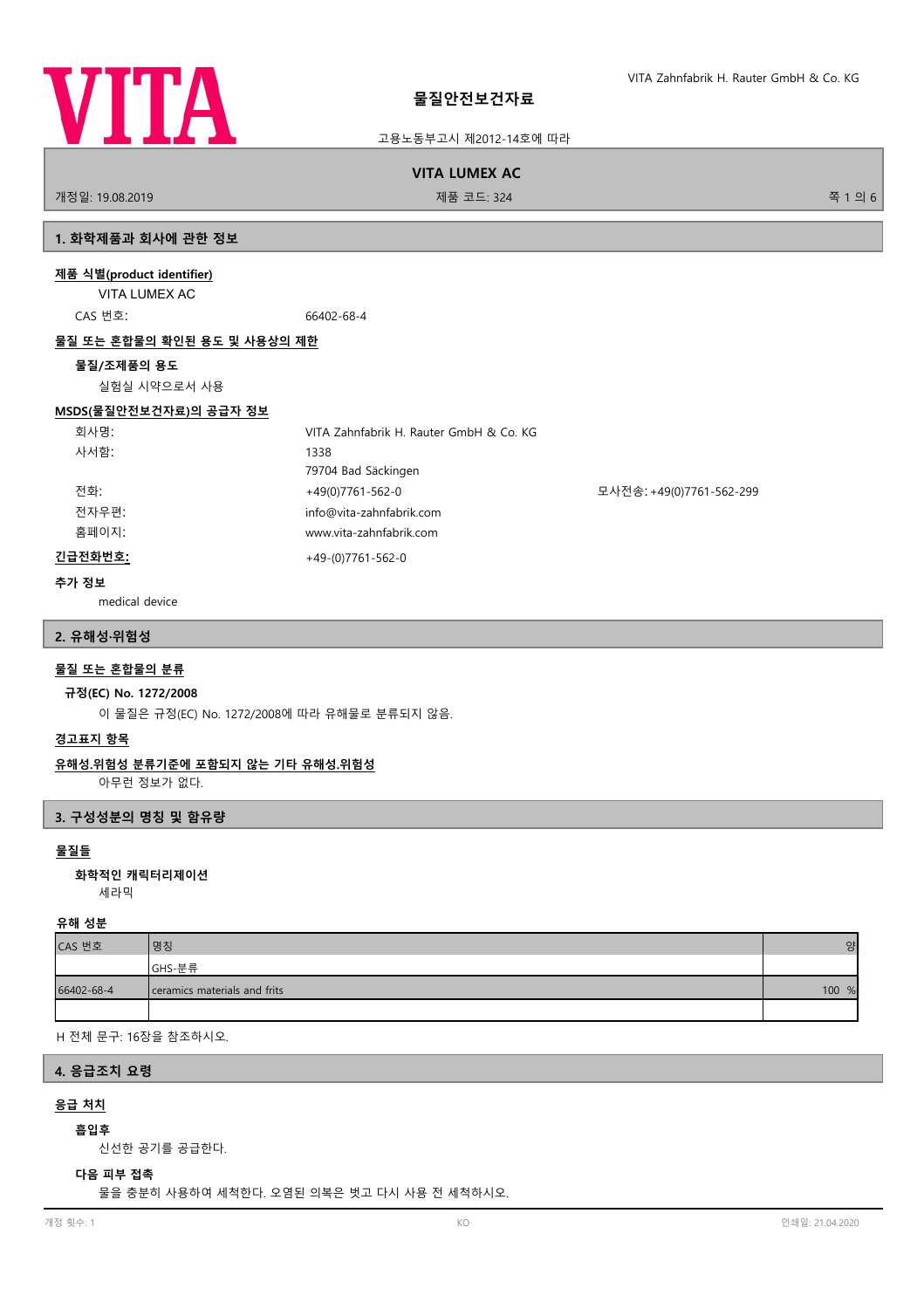

#### 고용노동부고시 제2012-14호에 따라

**VITA LUMEX AC**

개정일: 19.08.2019 제품 코드: 324 쪽 2 의 6

#### **가. 눈에 들어갔을 때**

세안컵이나 물을 사용하여 즉시 주의 깊게, 그리고 철저하게 세척한다.

#### **먹었을 때**

구강을 즉시 헹군 후 물을 충분히 마신다.

#### **가장 중요한 급성 및 지연성 증상과 영향**

아무런 정보가 없다.

#### **즉시 의료진의 진찰과 특별 치료가 필요함**

증상에 따라 치료하시오.

#### **5. 폭발·화재시 대처방법**

#### **소화제**

#### **적절한 소화물질**

주변 환경에 따라 소화 방법을 선택한다.

#### **물질이나 혼합물로 부터 발생하는 특별한 위험**

비가연성.

#### **소방대원을 위한 정보**

화재 시: 자급식 호흡구를 착용하시오.

#### **추가 정보**

오염된 소화수는 별도로 모은다. 하수설비나 수환경에 유입되지 않게 한다.

#### **6. 누출 사고 시 대처방법**

#### **개인 예방조치, 보호구 및 응급조치**

분진 발생을 피하시오. 분진을 흡입하지 마시오.

#### **환경 보호 조치**

하수설비나 수환경으로 유출되지 않게 한다.

#### **정화 및 제거 방법 및 물질**

기계적으로 수집한다. 인수한 물질을 폐기물 규정에 따라 처리한다.

#### **다른 항을 참조**

안전 취급: 참조 단락 7 개인 보호구: 참조 단락 8 폐기물 처리: 참조 단락 13

#### **7. 취급 및 저장방법**

#### **안전취급요령**

**안전취급 요령**

어떤 특별한 주의 조치가 필요하지 않다.

#### **화재와 폭발 예방 조치**

어떤 특별한 화재예방 조치가 필요하지 않다.

#### **피해야 하는 물질 정보를 포함한 안전 저장 조건**

컨테이너를 단단히 닫는다. **보관실 및 용기에 대한 요구 사항**

#### **공동 창고 시설 관련 참고사항**

어떤 특별한 주의 조치가 필요하지 않다.

#### **8. 노출방지 및 개인보호구**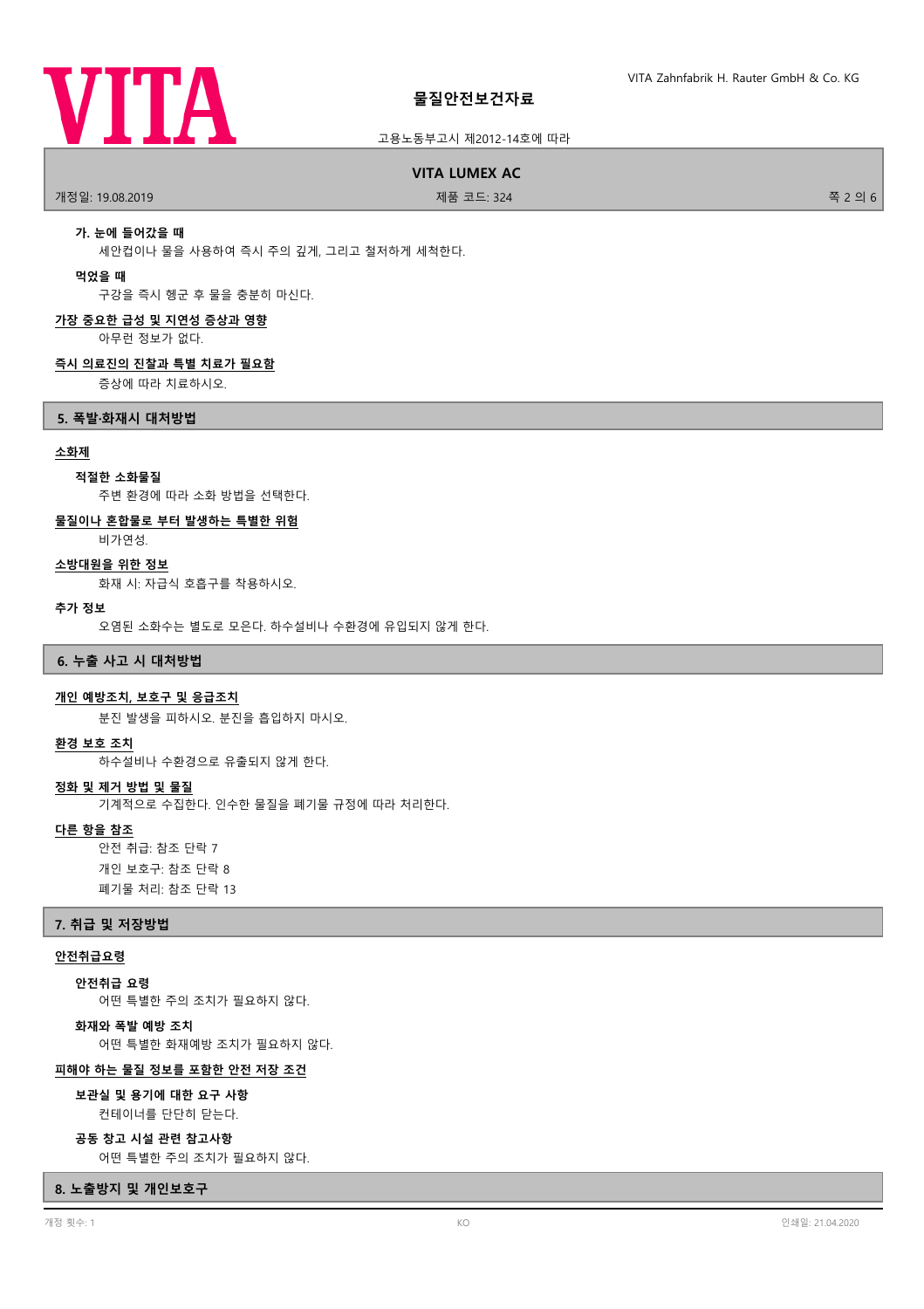

#### 고용노동부고시 제2012-14호에 따라

**VITA LUMEX AC**

개정일: 19.08.2019 제품 코드: 324 쪽 3 의 6

#### **제어 파라메타(control parameters)**

#### **노출 방지**

#### **보호 및 위생 조치**

오염된 의복을 벗으시오. 휴식 전과 업무 후에 손을 씻으시오. 작업장에서는 식사를 하거나 마시거나 흡연 또는 재채기를 하지 않는다.

#### **눈/얼굴 보호**

보안경/안면보호구를을 착용하시오.

#### **손 보호**

화학물질을 취급할 때 CE 마크와 4자리 검사번호가 부착된 내화학성 장갑만을 착용해야 한다. @0NBR (니트릴 고무) 02.B008235 특별한 용도로 사용할 경우 위에서 언급한 보호장갑의 내화학성에 대하여 장갑 제조사와 명확하게 논의하는 것이 좋다. 권장 장갑 브랜드 KCL Dermatril P

#### **보호복**

보호의의사용.

#### **호흡기 보호**

중요한 위치에서는 적절한 환기와 함께 부분 배출을 한다. 작업장의 기술적 환기

#### **9. 물리화학적 특성**

#### **기본적 물리화학적 특성에 대한 정보**

| 응집 상태:<br>색상:            | 고체                        |
|--------------------------|---------------------------|
| 냄새:                      | 무취                        |
| pH:                      | 확정되지 않음                   |
| 상태 변화                    |                           |
| 녹는점:                     | 확정되지 않음                   |
| 초기 끓는점과 끓는점 범위:          | X                         |
| 인화점:                     | X                         |
| 가연성                      |                           |
| 고체:                      | 확정되지 않음                   |
| 가스:                      | 해당없음                      |
| 폭발 속성<br>이 제품은 아니다: 폭발성. |                           |
| 하한 폭발 한계:                | 확정되지 않음                   |
| 폭발 상한 한계:                | 확정되지 않음                   |
| 자연발화온도                   |                           |
| 고체:                      | 확정되지 않음                   |
| 가스:                      | 해당없음                      |
| 분해 온도:                   | 확정되지 않음                   |
| 산화 특성<br>비산화성.           |                           |
| 증기압:                     | $\le$ =1100 hPa           |
| (장소 50 °C)               |                           |
| 밀도:                      | 2,40000 g/cm <sup>3</sup> |
| 수용해도:                    | 아니오                       |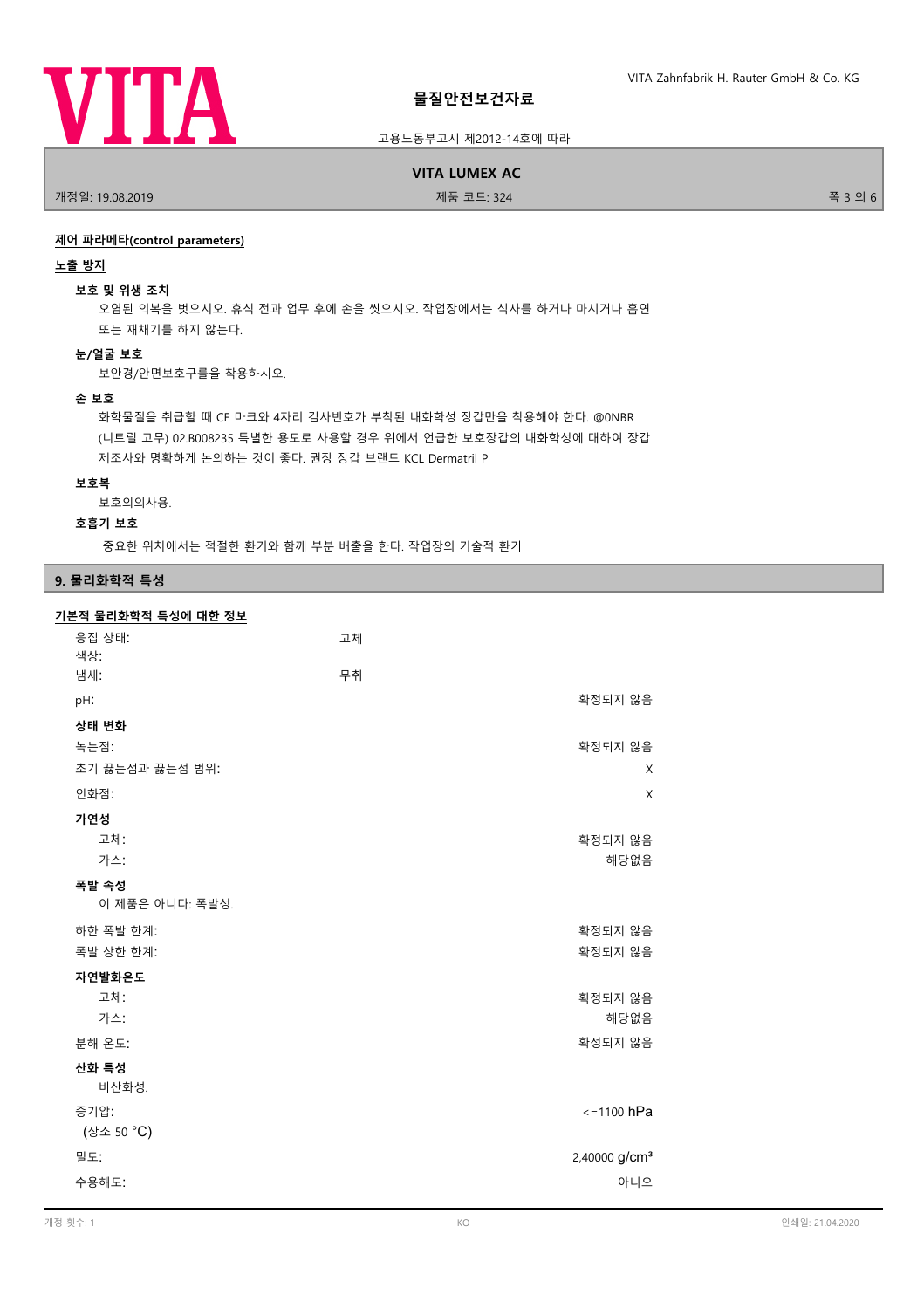

#### 고용노동부고시 제2012-14호에 따라

| <b>VITA LUMEX AC</b>   |            |         |
|------------------------|------------|---------|
| 개정일: 19.08.2019        | 제품 코드: 324 | 쪽 4 의 6 |
| 다른 용제에서 용해도<br>확정되지 않음 |            |         |
| 분배 계수:                 | 확정되지 않음    |         |
| 증기밀도:                  | 확정되지 않음    |         |
| 증발률:                   | 확정되지 않음    |         |
| 그 밖의 참고사항              |            |         |
| 고형 성분 함량:              | 100,0 %    |         |
| 10. 안정성 및 반응성          |            |         |

#### **반응성**

규정에 따라 취급 및 저장될 경우, 유해 반응이 없음.

#### **화학적 안전성**

본 제품을 통상의 상온에서 저장하면 안정함.

## **위험한 반응 가능성**

알려진 유해 반응은 없음.

#### **피해야 할 조건**

없음/없음

#### **피해야 할 물질**

아무런 정보가 없다.

#### **유해한 분해산물**

유해분해물은 알려지지 않음.

**11. 독성에 관한 정보**

#### **독성학적 영향에 대한 정보**

#### **급성 독성**

제공된 데이터에 근거해 분류 기준을 충족하지 않음.

#### **자극 및 부식작용**

제공된 데이터에 근거해 분류 기준을 충족하지 않음.

#### **민감화 효과**

제공된 데이터에 근거해 분류 기준을 충족하지 않음.

#### **발암성, 변이원성 , 생식 독성**

제공된 데이터에 근거해 분류 기준을 충족하지 않음.

#### **STOT-단일 노출**

제공된 데이터에 근거해 분류 기준을 충족하지 않음.

#### **STOT-반복 노출**

제공된 데이터에 근거해 분류 기준을 충족하지 않음.

#### **흡인 위해성**

제공된 데이터에 근거해 분류 기준을 충족하지 않음.

#### **테스트에 대한 추가 정보**

이 물질은 규정(EC) 1272/2008 [CLP]에 따른 위험물로 분류되지 않는다.

#### **12. 환경에 미치는 영향**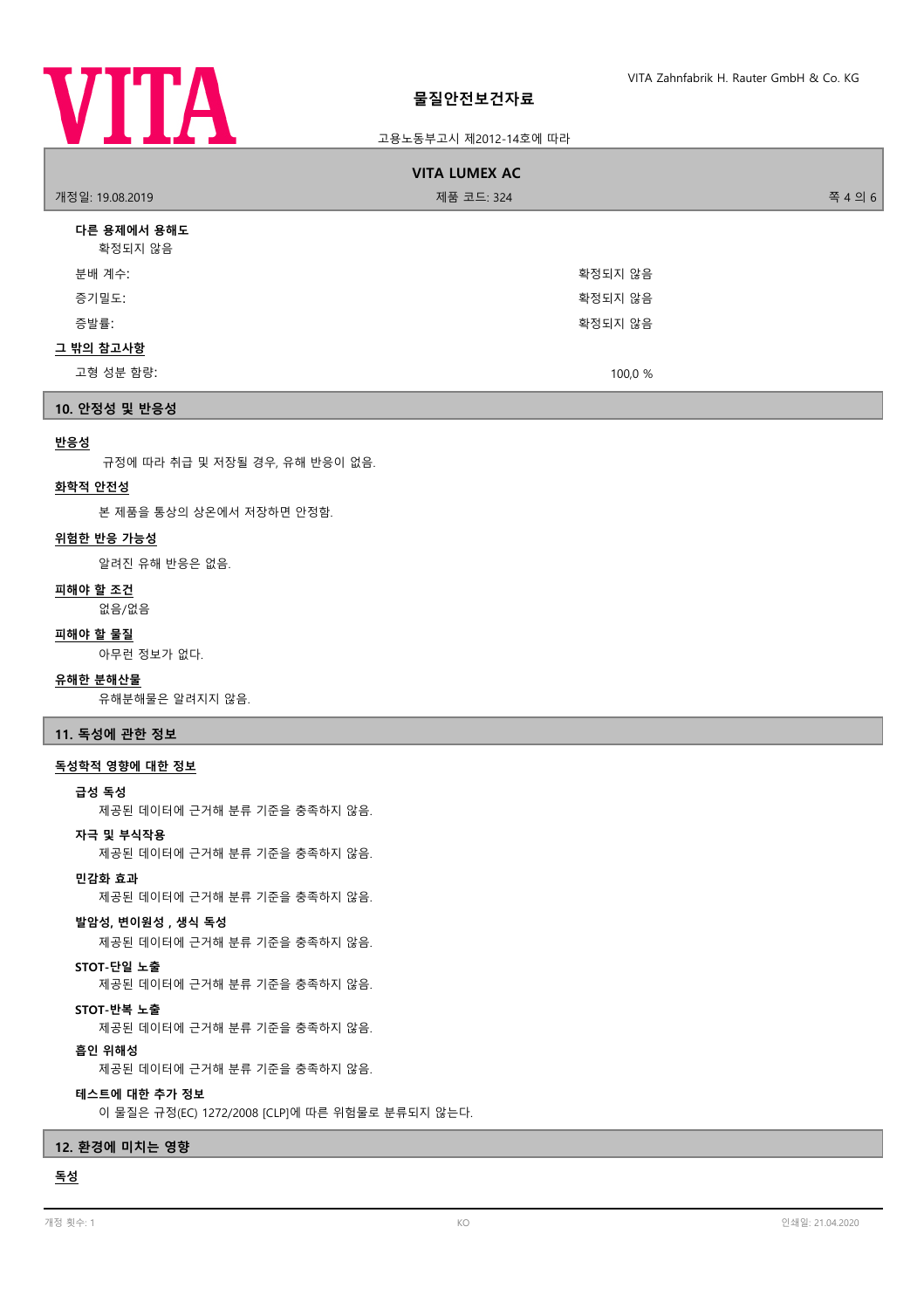# **VITA**

#### **물질안전보건자료**

#### 고용노동부고시 제2012-14호에 따라

## **VITA LUMEX AC**

개정일: 19.08.2019 제품 코드: 324 쪽 5 의 6

이 제품은 아니다: 환경독성.

#### **잔류성 및 분해성**

이 제품은 검사를 받지 않은 제품이다.

#### **생물농축성**

이 제품은 검사를 받지 않은 제품이다.

#### **토양 이동성**

이 제품은 검사를 받지 않은 제품이다.

#### **기타 유해 영향**

아무런 정보가 없다.

#### **추가 정보**

환경으로 배출하지 마시오.

#### **13. 폐기시 주의사항**

#### **폐기 방법**

### **권장사항**

하수설비나 수환경으로 유출되지 않게 한다. 폐기물은 해당 법규에 따라 폐기하시오.

#### **오염된 포장**

물을 충분히 사용하여 세척한다. 완전히 비운 포장재는 재활용할 수 있다.

#### **14. 운송에 필요한 정보**

| 해상 운송 (IMDG)                                          |                                                          |  |
|-------------------------------------------------------|----------------------------------------------------------|--|
| <u> UN-번호:</u>                                        | No dangerous good in sense of this transport regulation. |  |
| UN 적정 배송 명칭:                                          | No dangerous good in sense of this transport regulation. |  |
| <u>운송 위험 등급:</u>                                      | No dangerous good in sense of this transport regulation. |  |
| <u>용기등급:</u>                                          | No dangerous good in sense of this transport regulation. |  |
| 항공 운송 (ICAO-TI/IATA-DGR)                              |                                                          |  |
| UN-번호:                                                | No dangerous good in sense of this transport regulation. |  |
| <u>UN 적정 배송 명칭:</u>                                   | No dangerous good in sense of this transport regulation. |  |
| <u>운송 위험 등급:</u>                                      | No dangerous good in sense of this transport regulation. |  |
| <u>용기등급:</u>                                          | No dangerous good in sense of this transport regulation. |  |
| <u>환경 유해성</u>                                         |                                                          |  |
| 환경에 유해함:                                              | 아니오                                                      |  |
| 사용자를 위한 특별 예방조치<br>아무런 정보가 없다.                        |                                                          |  |
| <u>MARPOL 73/78 Annex II 및 IBC 코드에 따른 벌크(bulk) 운송</u> |                                                          |  |
| 해당없음                                                  |                                                          |  |
| 15. 법적 규제현황                                           |                                                          |  |
| 물질이나 혼합물에 대한 안전, 보건 및 환경 규정/법규                        |                                                          |  |

#### **EU 규정**

#### **국가 규정**

물 위험 등급(독일): 1 - 수질에 경미하게 유해함